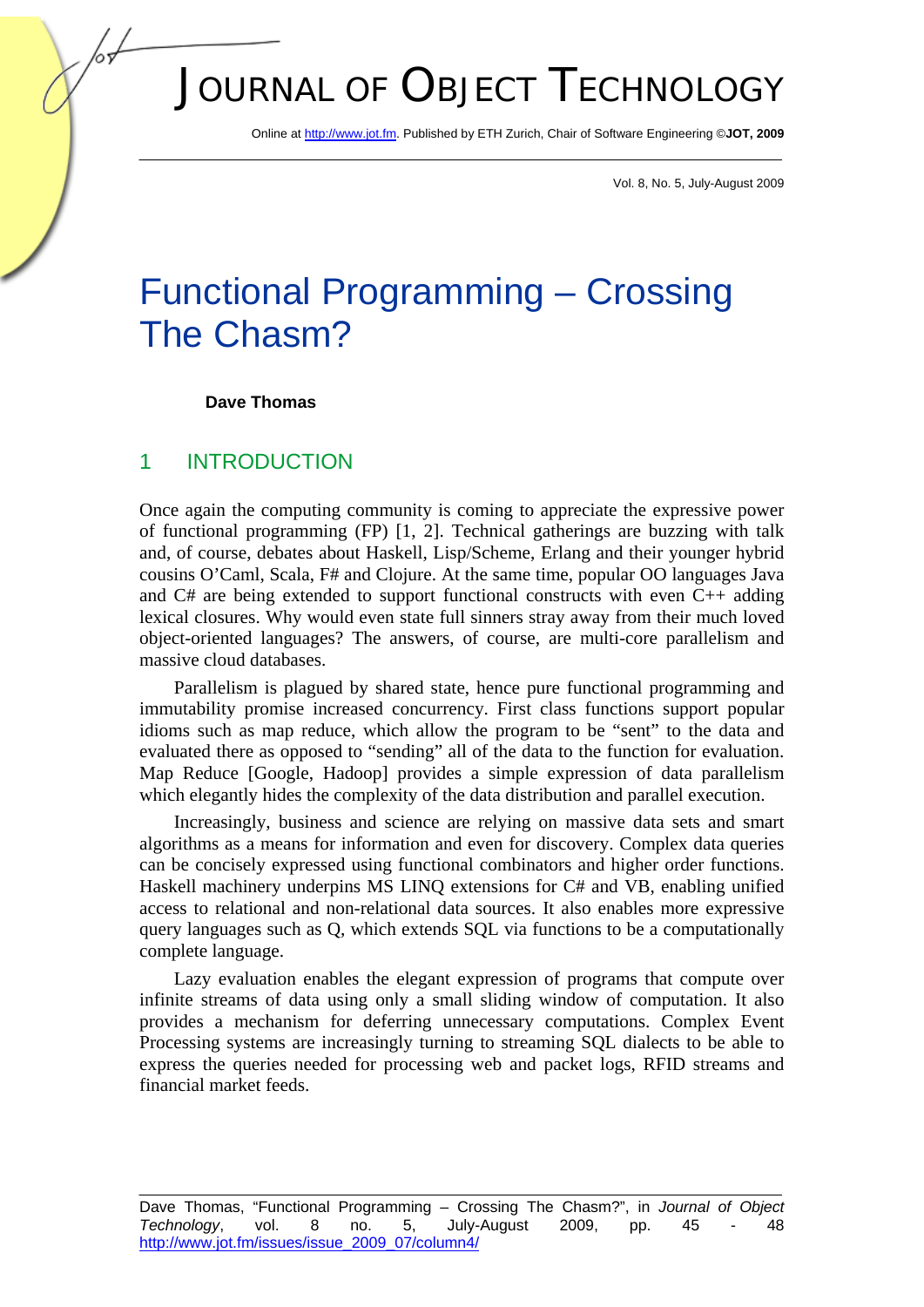CLOUD COMPUTING – BENEFITS AND CHALLENGES!

### 2 FP PHOBIA – FP FEAR, UNCERTAINTY AND DOUBT

Since John Backus' famous Turing Award lecture, Functional Programming has been the Holy Grail as it promises to reduce the problems introduced by Von Neumann machines and to leverage the power of Mathematics for program correctness. Research has clearly shown that it is possible to develop efficient implementations of functional languages ranging from APL and Lisp to Haskell. However, like with dynamic object languages, many still believe that procedural languages are required for applications to be efficient.

Pure functional programming is exemplified by Hope and Haskell. Since these languages have strong mathematical routes it is natural that they have a concise expressive form natural to that discipline. This, however, strikes fear into many who are intimidated by the unfamiliar *Domain, Range, Map, Combinator, Comprehension, Closure, Higher Order Function, Continuation, Monad* vocabulary. This, compounded with lazy evaluation, powerful but complex type systems and few real world examples, makes FP a *high barrier language* for most developers.

Unfortunately, modern CS education doesn't help, as most schools don't teach Scheme, Haskell, Prolog etc. favoring instead commercial OO languages and concepts. FP programs are models expressed in terms of rich data and function abstractions and their compositions, which is a land very unfamiliar to most developers.

Further, functional programming naturally supports concise nested expressions, which while compact, efficient and elegant, require a decoder ring for those uninitiated in the art of FP.

It is common to find FP programs which look very much like proofs using variables x, y and z and functions f, g and h. Many have observed how difficult it is to understand OO programs, especially those in dynamic languages, because they can't see the types and only see the program in methods. FP readers experience disorientation trying to read functional programs. While FP idioms are largely the inspiration for design patterns, there is no FP kata of idioms to allow one to gradually go from white belt to black belt. The situation is further compounded by the lack of clear guidelines and examples for *literate functional programming*.

The recent focus on a single powerful idiom, map reduce, illustrates both the power of a single idiom as well as the challenge in the thinking required to rethink programs using this pattern. Functional extensions of SQL are another means to leverage better known select, project and join operations with more powerful FP capabilities.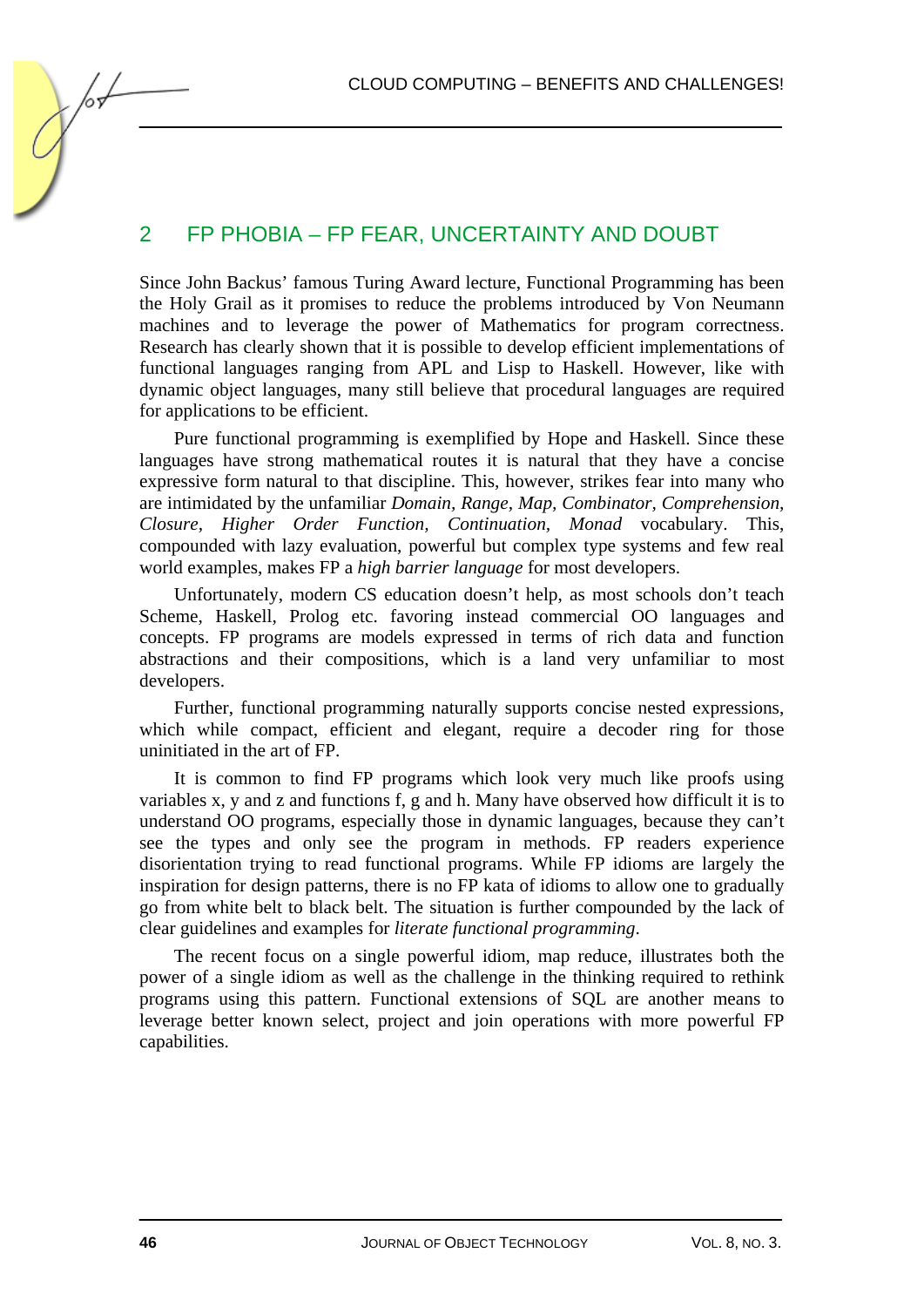## 3 MULTI-PARADIGM (POLYGLOT) VERSUS MULTIPLE LANGAGES

One of the tensions of embracing a new paradigm is the decision to a) use a new language, b) implement as best as can be done in the existing language, or c) extend an existing language so that it supports the paradigm. Clearly, being able to use one's favorite language is very appealing since it, in principle, lowers the barrier of entry and allows one to be more expressive while still using one's current tool chain etc.

Implementing FP in a popular existing language is unfortunately problematic for two reasons. First, it requires the developer to implement the FP mechanisms, and second, the code leveraging the implementation is often unreadable as it is "hand translated" from an FP language. Hence the only effective way to support FP in a non FP language is to extend the language. This approach is used with LINQ and other extensions to C#. Unfortunately, language extension is fraught with the risk of additional complexity due to feature interaction and delays due to multi-vendor implementation and adoption as people using a paradigm are typically reluctant to adopt new features.

In our opinion, the best approach is to use the right language for the job and to improve multi-language interoperability. Scala, F# and Clojure are new functional languages that provide interoperability Java and CLR tools and runtime. Loose coupling via services further enables multi-paradigm computing.

#### 4 SUMMARY

There is clear opportunity for functional programming to cross the chasm and enter the mainstream. In order to benefit from functional programming, our best developers need to be educated on the concepts and effective idioms. The FP community needs to reach out to those outside their domain to illustrate the simplicity and elegance of their thought process and its broad applicability. Finally there is a major opportunity to leverage FP under the hood to provide new, powerful end user tooling.

#### **REFERENCES**

[1] Why Functional Programming Matters

http://www.cs.chalmers.se/~rjmh/Papers/whyfp.pdf

[2] Why Functional Programming Still Matters

http://channel9.msdn.com/shows/Going+Deep/Erik-Meijer-Functional-Programming/